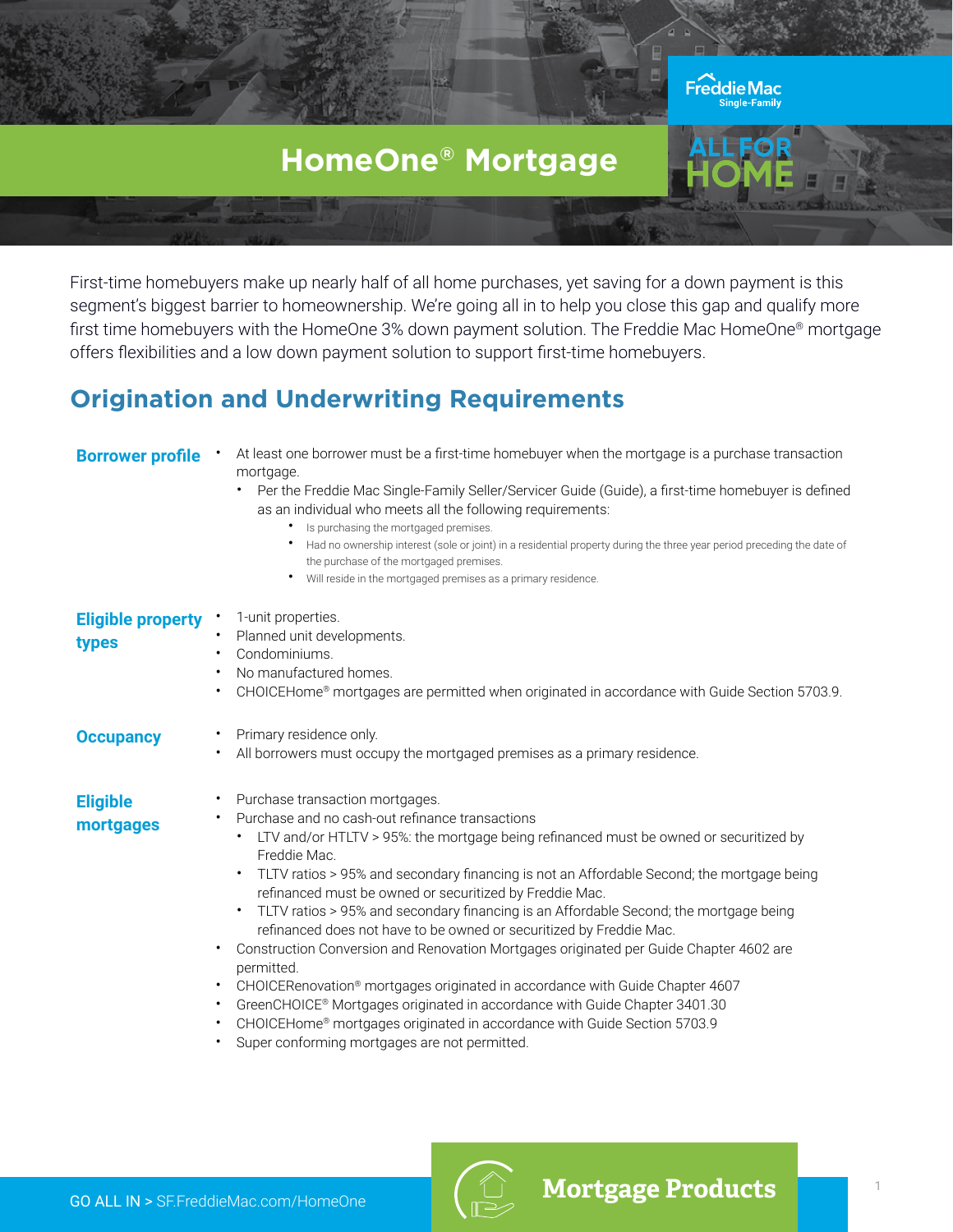# **Origination and Underwriting Requirements (cont.)**

| <b>Temporary</b><br>subsidy<br>buydowns                                   | Permitted, meeting the requirements of Guide Section 4204.4.                                                                                                                                                                                                                                                                                                                                                                                                                                                                                                                                                                                                                                                                                                                                                                                                                                                                                    |
|---------------------------------------------------------------------------|-------------------------------------------------------------------------------------------------------------------------------------------------------------------------------------------------------------------------------------------------------------------------------------------------------------------------------------------------------------------------------------------------------------------------------------------------------------------------------------------------------------------------------------------------------------------------------------------------------------------------------------------------------------------------------------------------------------------------------------------------------------------------------------------------------------------------------------------------------------------------------------------------------------------------------------------------|
| <b>Maximum</b><br><b>Ratios</b>                                           | 97% LTV<br>105% TLTV (when secondary financing is an Affordable Second)<br>97% HTLTV                                                                                                                                                                                                                                                                                                                                                                                                                                                                                                                                                                                                                                                                                                                                                                                                                                                            |
| <b>Permitted</b><br>sources of<br>funds                                   | All funds used to qualify borrowers, including, but not limited to, funds for down payment, closing<br>$\bullet$<br>costs, and reserves, must come from the eligible sources described in Guide Section 5501.3.<br>For mortgages with interested party contributions, the requirements in Guide Section 5501.5 must<br>be met.<br>When lender credit is being used for the mortgage transaction, the requirements in Guide Section<br>5501.6 must be met.                                                                                                                                                                                                                                                                                                                                                                                                                                                                                       |
| <b>Credit</b><br>underwritting<br>(Loan Product<br>Advisor <sup>®</sup> ) | At least one borrower on the transaction must have a usable credit score.<br>HomeOne mortgages must be Loan Product Advisor® mortgages with a risk class of Accept.<br>Manually underwritten mortgages are not eligible.                                                                                                                                                                                                                                                                                                                                                                                                                                                                                                                                                                                                                                                                                                                        |
| <b>Mortgage</b><br>insurance (MI)<br>requirements                         | The standard required, or custom MI coverage levels for HomeOne are 35% and 18%, respectively.<br>Sellers must obtain Freddie Mac's approval to sell mortgages with annual or monthly premium lender-<br>paid mortgage insurance to Freddie Mac.<br>See Guide Section 4701.1 for additional MI requirements and options, including custom MI.<br>Please review Guide Exhibit 19 for credit fees applicable to HomeOne, including mortgages with<br>indicator score/loan-to-value and secondary financing.                                                                                                                                                                                                                                                                                                                                                                                                                                       |
| <b>Collateral</b><br>evaluations                                          | Standard Guide requirements apply.                                                                                                                                                                                                                                                                                                                                                                                                                                                                                                                                                                                                                                                                                                                                                                                                                                                                                                              |
| <b>Homeownership</b><br><b>Education</b>                                  | For a purchase transaction, if all occupying borrowers are first-time homebuyers, at least one<br>occupying borrower must receive homeownership education.<br>Homeownership education is also required for any transaction when the credit reputation for all<br>borrowers is established using only noncredit payment references.<br>Homeownership education must be completed prior to the note date.<br>Eligible homeownership education must meet the National Industry Standards for<br>Homeownership Education and Counseling or be provided by an eligible source, such as a HUD-<br>approved counseling agency, mortgage insurer, housing finance agency (HFA) or Community<br>Development Financial Institutions (CDFIs).<br>Homeownership education must not be provided by an interested party to the transaction, the<br>originating lender or the mortgage seller.<br>Certificate of completion must be retained in the loan file. |